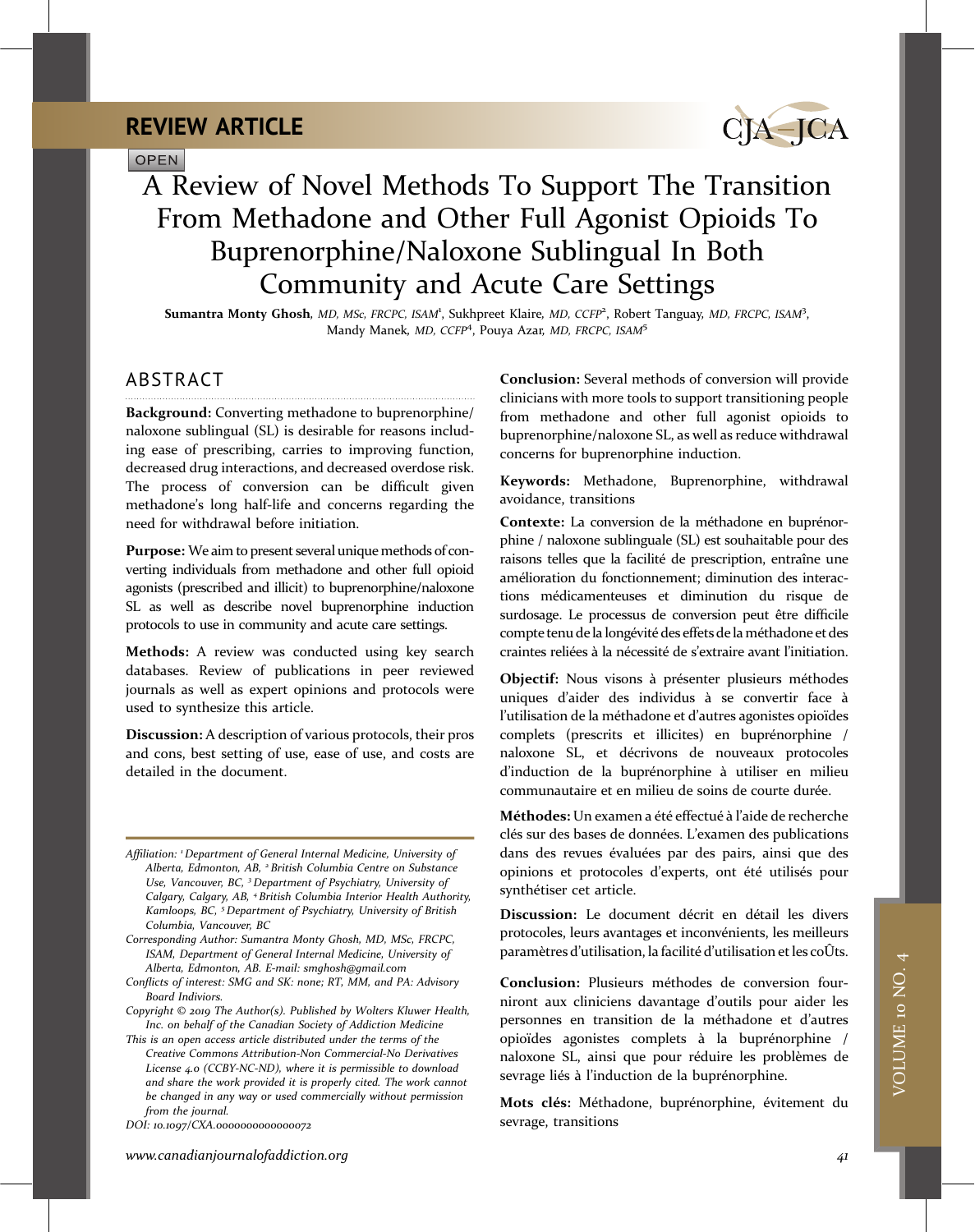### INTRODUCTION

Best practice guidelines suggest the most effective means of treating opioid use disorder (OUD), is with opioid replacement therapy (ORT).<sup>1</sup> Types of ORT include full agonist treatments like methadone and slow release oral morphine (SROM), partial agonist treatment like buprenorphine, and antagonist treatment with naltrexone. Each therapy has unique advantages, disadvantages, and safety profiles. Consensus suggests that due to the ceiling effect of buprenorphine, and thus limited risk of overdose, buprenorphine should be the first line treatment for OUD. Buprenorphine is almost 6 times safer than methadone for risk for accidental overdose with other opioids.2 Other full agonist opioids, including SROM, are thought to have comparable increases in overdose risk.<sup>3</sup> Individuals continue to take illicit substances even while on ORT, making the protective factor provided by buprenorphine appealing. Indeed, methadone is related to 1/3 of all deaths related to opioids in the United States,<sup>4</sup> and 25% of all opioid-related deaths in British Columbia.<sup>5</sup>

Many methadone patients who request buprenorphine/naloxone sublingual (SL) remain on methadone due to difficulties in transitioning to buprenorphine given methadone's extended half-life of and high potency, as well as the withdrawal requirement for buprenorphine initiation. Several organizations have published guidelines for methadone to buprenorphine transfers however, there is little consensus between protocols.6–<sup>12</sup> While techniques to transfer patients on low doses of methadone  $( $\leq$ 0mg) and other full$ agonists are routine and clear-cut, those for moderate dosing (between 50 and 100mg methadone), and high dosing (>100mg methadone) are more complex and challenging. Of note, 70% of individuals on methadone treatment are on doses within the moderate to high dosing level.<sup>13</sup>

This article reviews novel methods for the transition of individuals from full agonists, including methadone, to buprenorphine from all levels of dosing. This can be applied to opioids for pain and illicit opioids. This article examined various published found through MEDLINE/OVID, and unpublished protocols shared and obtained from colleagues. As a cautionary note, these methods are considered off label and do not have ample evidence validating them. In addition, caution should be exercised in youth, the elderly or in debilitated patients. The authors of this paper strongly suggest that these methods are utilized in conjunction with a high level of clinical acumen, judicious knowledge of opiate pharmacology, and sound experience of ORT.

### BACKGROUND

#### Reasons for transitioning from methadone to buprenorphine

Several pharmacological features of buprenorphine make superior for treatment of both OUD and, off label, chronic pain. The respiratory suppression ceiling effect is particularly highlighted.<sup>14</sup> These variables are important in deciding which drug to use for initiation, and also deciding why to switch an individual from one opioid to another. Reasons for switching can be due to medical reasons such as drug to drug interactions and organizational reasons such as ease of access to carries especially in circumstances such as residential treatment facilities, rural communities, and work camps.

A study examining reasons for patients switching from methadone to buprenorphine found the ease of access to carries of buprenorphine, ease of coming off of buprenorphine, side effects of methadone, and a suggestion by a prescriber to be key.<sup>15</sup> When given the opportunity, 10% to 20% of individuals would choose to convert from methadone to buprenorphine,<sup>16</sup> although many experts suggest this is even higher.

#### Key principals and a brief review of pharmacology

Buprenorphine's partial agonism can induce precipitated withdrawal for individuals using a full agonist, due to the rapid decreased activation of opioid  $\mu$ -receptors from full agonist activation to partial agonist activation over a very short period of time (Fig. 1). This rapid change is felt dramatically by clients, and is interpreted by clients as severe withdrawal. Methadone's extended half-life makes it particularly arduous to switch patients, as it can take up to 96 hours to reach adequate levels of withdrawal to start buprenorphine.<sup>17</sup> Indeed, patients who have precipitated withdrawal or significant withdrawal during the induction process, may have decrease retention rates in treatment within the first 2 weeks.<sup>18</sup>

One study suggests that patients who receive moderate to high doses of methadone demonstrated more intense withdrawal and required higher quantities of alpha-2 adrenergic medication (i.e., Clonidine) during transfer, compared to those on lower doses.<sup>19</sup> In addition, methadone not only affects  $\mu$ -receptors but can act as an antagonist to the N-methyl-D-aspartate system as well.<sup>20</sup> Removal of methadone may lead to disruption of the glutamate–gamma-aminobutyric acid balance leading to unopposed glutaminergic hyperactivity, similar to what is seen in withdrawal from alcohol, benzodiazepines, and barbiturates. This would explain the increase in anxiety, uneasiness, feelings of panic, and confusion shared between these substances and methadone withdrawal.<sup>21</sup>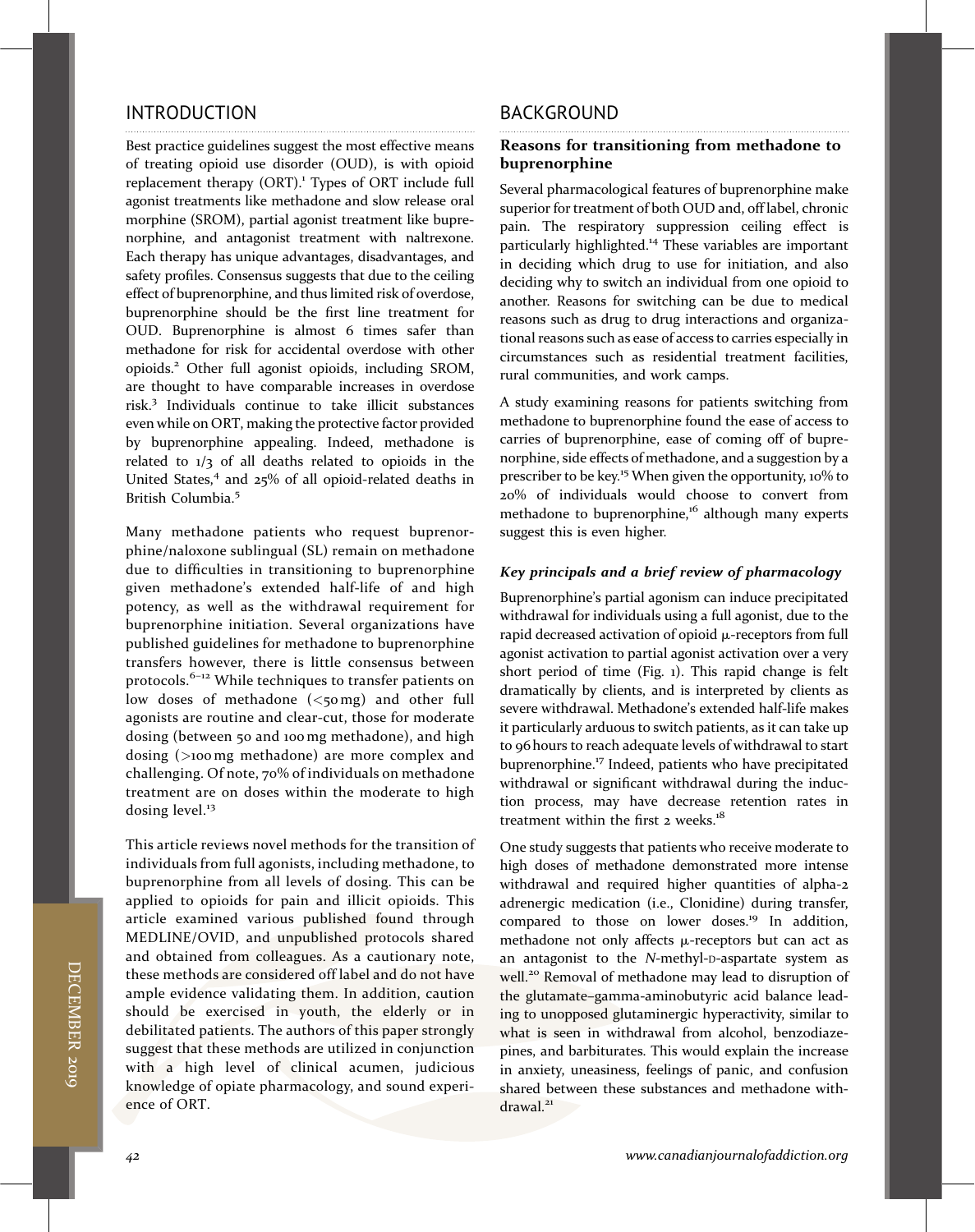

#### Fig. 1.

Mechanism behind precipitated withdrawal mechanism as well as bridging: Partial agonist opioid with high affinity for  $\mu$ -receptors replaces the full opioid agonist rapidly over a short period of time causing a massive change in the net  $\mu$ -receptor activation leading to rapid precipitated withdrawal. This can be mitigated by bridging, where the gradual introduction of higher affinity partial agonist opioids can help minimize withdrawal symptoms.

Risk factors for difficult and severe withdrawal during transition include high methadone doses (up to 100mg), a shorter time to buprenorphine induction, and the female gender.<sup>22</sup> In addition, before the transition, certain characteristics increase the risk of unsuccessful transfer including<sup>6</sup>

- the patient experiencing withdrawal with their current methadone dose and methadone doses less than 60mg/ day;
- unsanctioned opioid use or unstable use of other drugs;
- severe medical or psychiatric conditions that may be destabilized during transfer;
- unstable social conditions;
- previous complications during previous transfer attempts; and
- poor understanding by the patient of the transfer process.

### **METHODS**

Between the period of June 2018 and March 2019, we had searched the Cochrane Central Register of Controlled Trials, OVID MEDLINE and PubMed, and Embase, as well as hand searched references from found relevant articles.

#### Selection criteria

Randomized controlled trials, review articles, case series, and case reports examining interventions looking at transitions from any full agonist opioid to buprenorphine/ naloxone was identified and used. Internal protocols which have been used at various sites were included based on merit discussions between the authors. The most useful protocols were added to this paper.

### REVIEW OF TECHNIQUES

### Methadone reduction followed by standard buprenorphine/naloxone SL switch

At this time, Canadian, Australian, and American<sup>1,6,7</sup> guidelines suggest the following key elements when transferring patients from methadone to buprenorphine (Fig. 2):

- (a) Gradual reduction of methadone dose until the patient starts to feel mild to moderate withdrawal between doses.
- (b) Tapering to 30mg or less of daily methadone before the switch.<sup>6</sup>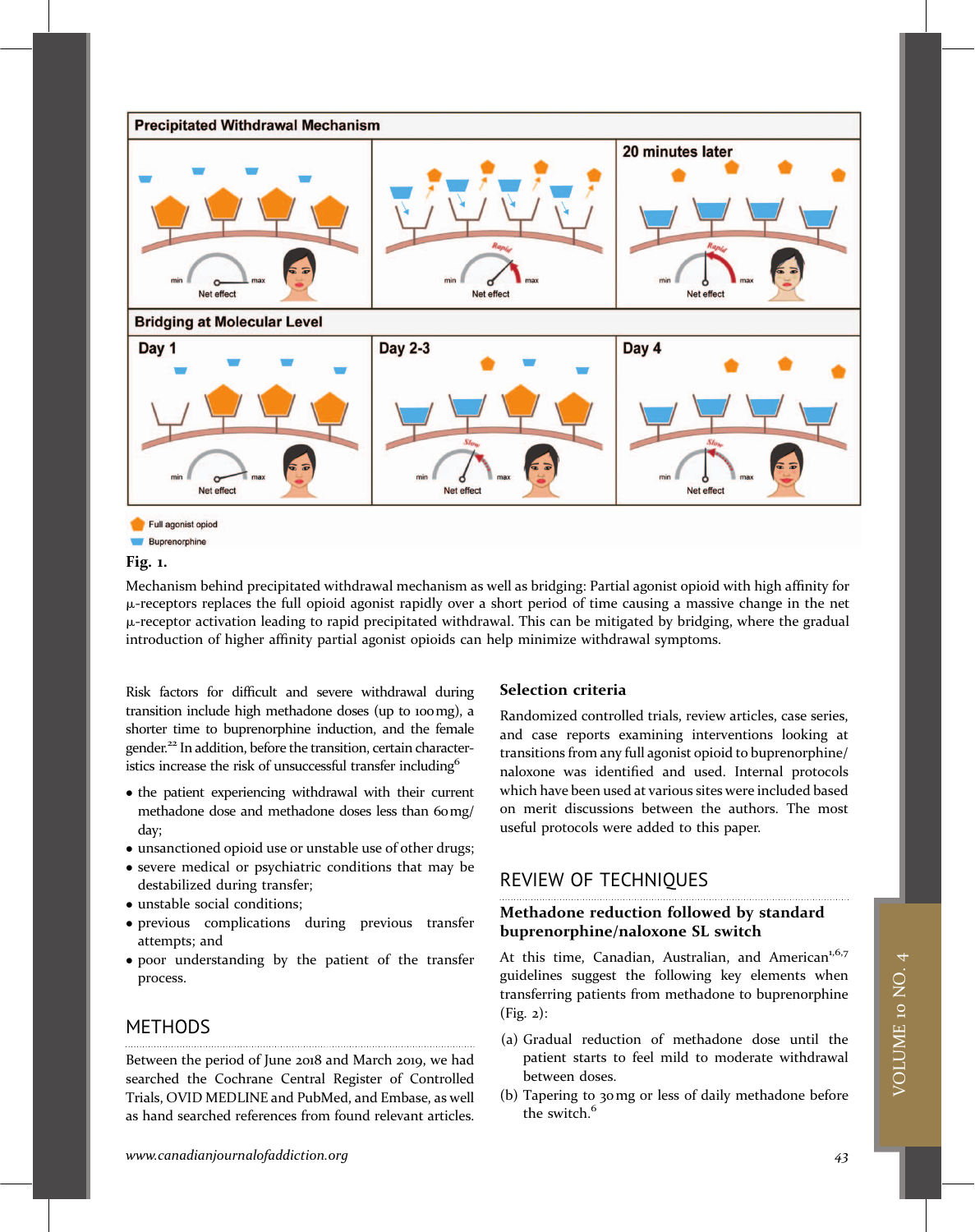

#### Fig. 2.

Three- and 7-day buprenorphine patch protocol.

(c) Cease methadone and monitor the patient regularly for evidence of withdrawal. Initiate treatment when patient has a Clinical Opioid Withdrawal Scale score greater than 12, which may take as long as 24 to 72 hours.

A systematic review of this method of transfer was conducted by Mannelli et al<sup>23</sup> and individuals at doses less than 70mg per day could benefit from this method in outpatient settings. One study suggested that transferring individuals from doses of methadone greater than 50 mg are associated with higher risk of precipitated withdrawal.<sup>22</sup> At high doses, inpatient support with withdrawal mitigation therapies such as clonidine, acetaminophen, trazodone, and dimenhydrinate is recommended within most guidelines.<sup>1,6,7</sup>

Another systematic review reported that the transfer completion rate was greatest for methadone doses less than 40mg, and the least for those greater than 60mg (NL review). Interestingly, and perhaps counter-intuitively, while there was no statistical significance in transfer rate success, there was a trend for greater transfer completion rate when SL buprenorphine/naloxone initiation was less than 24 hours since the last dose of methadone, during which patients were only in mild withdrawal. Transfer completion rates were also higher when the first-day dose of buprenorphine/naloxone SL was less than 4mg. These results suggest the following initiating doses for this method which is not reflected in current guidelines<sup>26</sup>:

- (a) First-day dosing of buprenorphine/naloxone SL should be less than 4mg.
- (b) Second-day dosing should be less than 8mg.
- (c) Rapid escalated up-titration and dose stabilization should be performed thereafter.

Rapid up-titration to a stable dose compared to slow and medium rate titrations demonstrated statistical superiority. Reasons for transition failure using this standard method included withdrawal, precipitated withdrawal, alcohol intoxication during initiation day, relapse to illicit opioids, and incarceration.

### Micro induction and Bernese method The concept of bridging

The key principle in the transition from methadone to buprenorphine is the idea of bridging. The pharmacologic principle of bridging incorporates an as-slow-as-possible introduction of buprenorphine onto the opioid receptors, facilitating a gentle loading of the high binding affinity and long half-life buprenorphine, without significant displacement of the full agonist opioid. This can involve a slow titration down of the full agonist opioid. As lower binding affinity opioid occupying the  $\mu$ -receptors is slowly displaced or metabolized, up-titration of the newly introduced buprenorphine will steadily bind to the newly free  $\mu$ -receptors. This slow titration helps creates a smooth transition from full agonist to partial agonist activity eliminating the potential precipitated withdrawal effects (Fig. 1). Because of buprenorphine's higher opioid receptor affinity, even if additional methadone is added, it is less likely to attach to  $\mu$ -receptors which are occupied by buprenorphine. Eventually, the buprenorphine molecule will occupy more and more opioid receptors than the full agonist until the receptors are saturated with buprenorphine.

While there are a variety of microinduction protocols presented as case series and reports, it is the underlying principle of bridging that makes them effective. Essentially, any protocol which allows the slow induction of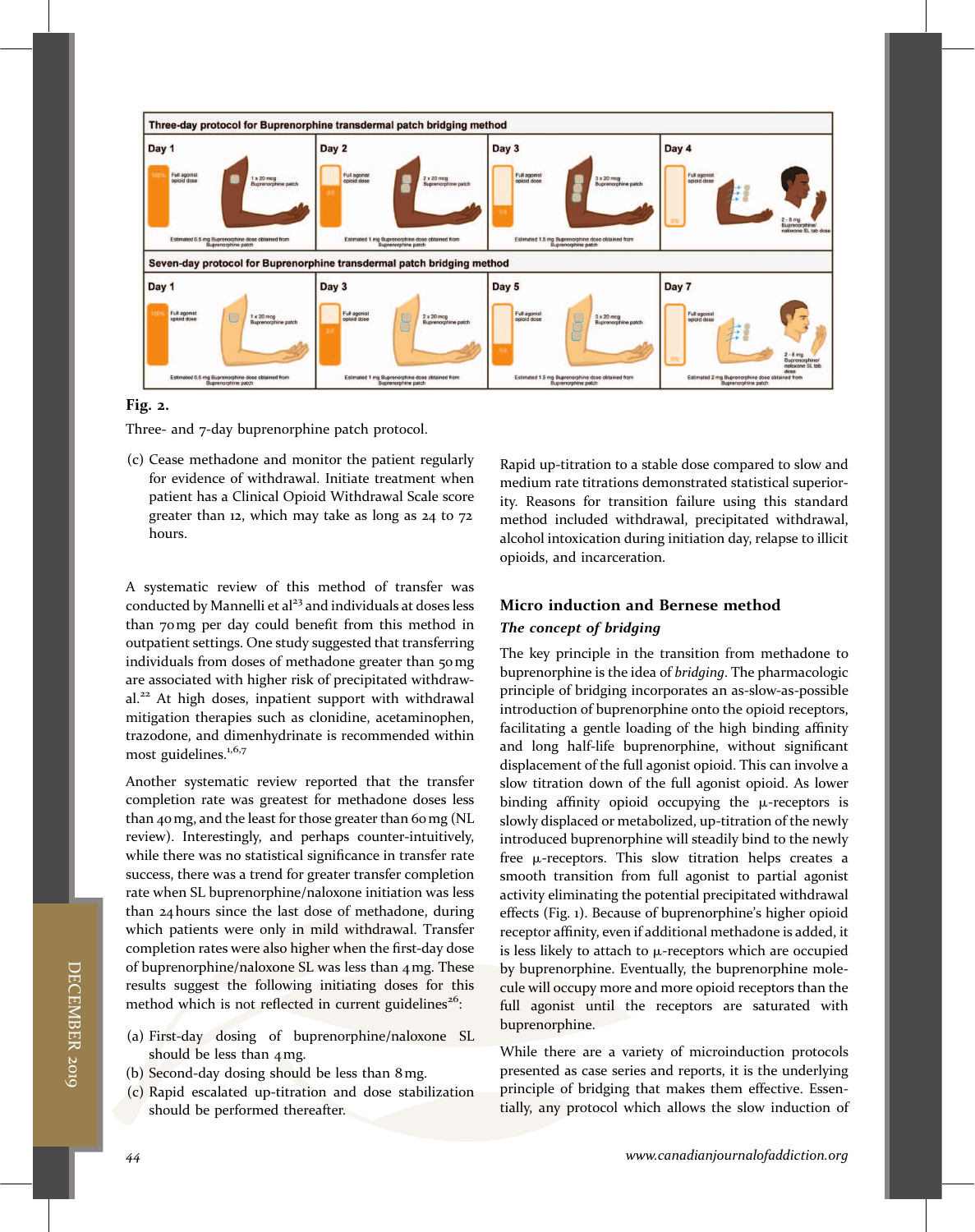buprenorphine would work provided the principles above are followed. The duration of this bridge will be the total time required for complete clearance of the full agonist opioids used before induction, approximately equal to  $4$  to  $5$  half-lives of the acting opioid.

#### The Bernese method

The Bernese method has been the basis of many unique methods of starting buprenorphine. The authors of this method determined the following<sup>24</sup>:

- (1) Repetitive administration of very small buprenorphine doses with sufficient dosing intervals (e.g., 12 hours) should not precipitate opioid withdrawal.
- (2) Because of the long receptor binding time due to higher affinity, buprenorphine will accumulate at the receptor.
- (3) Over time, a greater percentage of the full  $\mu$ -agonist will be replaced by buprenorphine at the opioid receptor as the dominant opioid.

The goal is to taper the opioid of choice while titrating the buprenorphine. This method involves dividing the 2mg tablets of buprenorphine into eighths or quarters and slowly titrating this until it reaches a sufficient level, followed by the discontinuation of the full agonist opioid. Common concerns with this method include difficulties dividing the tablets into small doses as well as concerns with missed doses disrupting the tapering plan. Most individuals feel very mild forms of withdrawal during this transition if any at all.

#### The buprenorphine transdermal patch method

Dividing the 2mg buprenorphine tablets to minute portions can result in uneven distribution of the buprenorphine molecule due to the friability and size of tablets. The transdermal formulation of buprenorphine provides small doses of buprenorphine as a continuous delivery of medication with consistent plasma drug concentrations with a peak plasma volume at  $48$  hours.<sup>14</sup> This offers a stable and easy-to-titrate alternative with consistent dosing. Patches of  $20 \mu g/h$  patch of Butrans (Stamford, CT) contain 0.48 or ∼0.5mg of buprenorphine, creating a delivery system that simplifies induction dosing.

#### Buprenorphine transdermal patch method 1

Two  $20 \mu g/h$  patches are applied to the patient in a staggered method over 3 days to limit the risk of precipitated withdrawal. A urine screen is conducted 1 to 2 days after the second patch is added, and if it is positive for buprenorphine, cessation of the full agonist opioid and buprenorphine induction can begin.<sup>25</sup> This induction protocol is presented in Table 1.

In a modified induction method,  $2 \times 20 \mu$ g patches are applied for 24 hours. After 24 hours the client ceases the full agonist dosing. If the patient experiences no withdrawal then continue with the modified induction by adding 1 to 2mg of buprenorphine/naloxone SL every hour until the patient reaches the 12mg max for day 1 with a subsequent regular titration schedule. If the patient feels some withdrawal then hold the next 1mg dose until

#### Table 1: Protocol for Buprenorphine Patch Conversion Method

| At initiation                 | If the methadone dose is:                                                                                                                                                                                         |  |  |  |
|-------------------------------|-------------------------------------------------------------------------------------------------------------------------------------------------------------------------------------------------------------------|--|--|--|
| $2 \times 20$ mcg             | $>$ 60mg, reduce by $\frac{1}{2}$ 2 days prior to start of<br>buprenorphine/naloxone SL.                                                                                                                          |  |  |  |
| <b>Buprenorphine</b><br>Patch | $is < 60$ mg, then the last dose should be given the morning prior to<br>induction.                                                                                                                               |  |  |  |
|                               | Apply 40 mcg of transdermal buprenorphine $(\sim 1$ mg of<br>buprenorphine/naloxone SL) for 3-6 days or until urine drug screen (UDS) is<br>positive for buprenorphine.                                           |  |  |  |
| Day 1<br><b>Induction Day</b> | Perform UDS. If urine screens positive for buprenorphine, stop the original<br>opioid (ie. methadone).                                                                                                            |  |  |  |
|                               | Administer 1 mg SL Buprenorphine/naltrexone test dose. Observe 2 hours.                                                                                                                                           |  |  |  |
|                               | If withdrawal symptoms emerge and COWS increases, hold further doses<br>until COWS returns to baseline. Administer 1 mg test dose and observe two<br>hours. Repeat if COWS increases.                             |  |  |  |
|                               | If COWS remains the same or decreases, administer 1-2mg SL<br>buprenorphine, observe 2 hours. Repeat to a maximum of 8-12 mg<br>buprenorphine SL on induction day, based on elimination of withdrawal<br>symptoms |  |  |  |
|                               | Discontinue transdermal delivery.                                                                                                                                                                                 |  |  |  |
| Day 2                         | Administer induction day dose and up-titrate buprenorphine/naloxone SL up<br>to 16 mg on Day 2 if pain or withdrawal symptoms persist.                                                                            |  |  |  |
| Day 3                         | Administer Day 2 dose, up-titrate buprenorphine/naltrexone SL to 20-24 mg<br>if pain or withdrawal symptoms persist.                                                                                              |  |  |  |
| Day 4                         | Continue established daily buprenorphine/naltrexone dose.                                                                                                                                                         |  |  |  |

COWS = Clinical Opioid Withdrawal Scale, SL = sublingual, UDS = urine drug screen.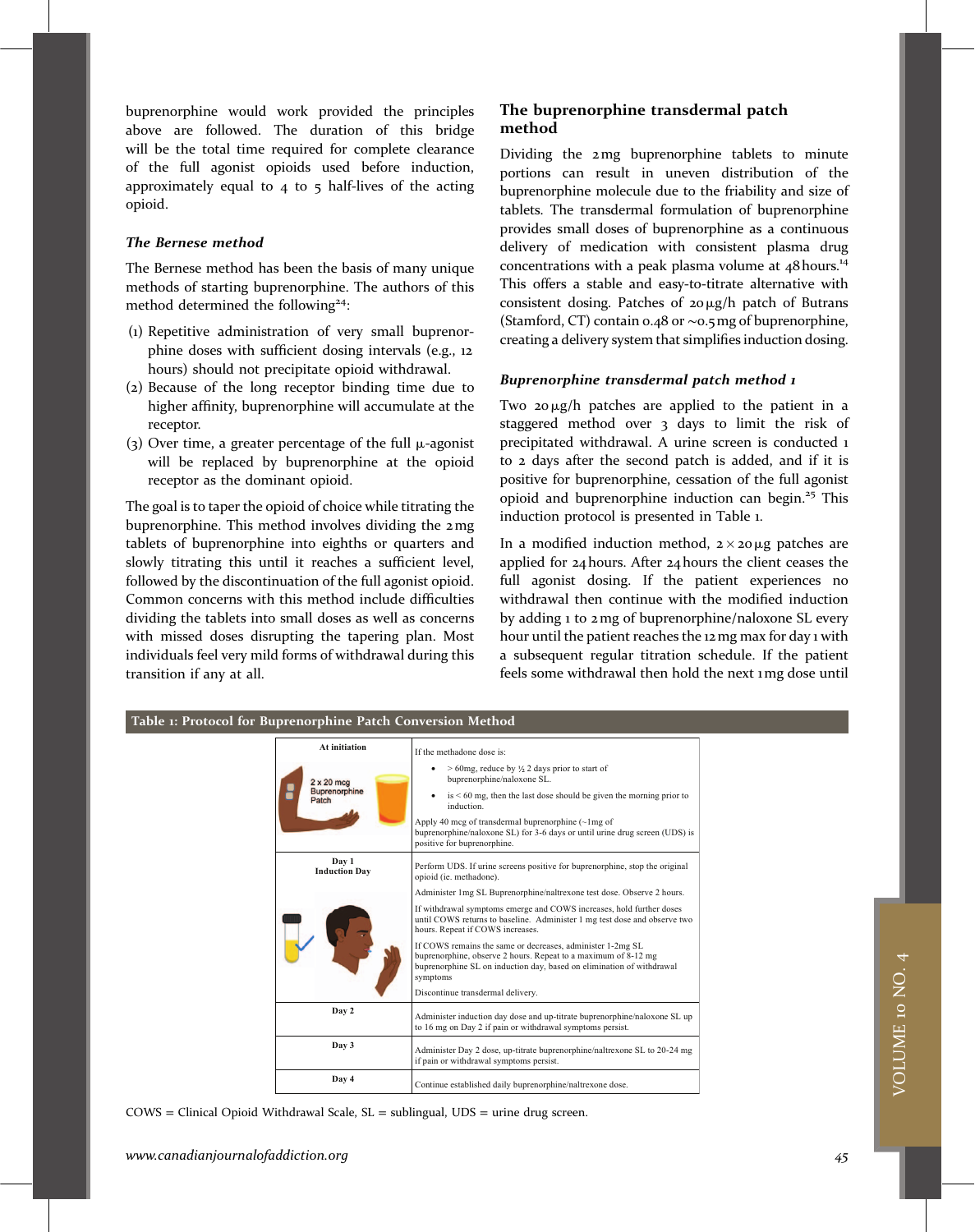their Clinical Opioid Withdrawal Scale starts to increase, then continue with modified induction as before with 1 to 2mg titrations every hour until the daily maximum dose is achieved.

The timing on when to stop the methadone, or any full agonist is dependent on the affinity, dose, and half-life of the full opioid agonist used. For example, higher doses of methadone (>60 mg/day) warrant a dose reduction 1 to 2 days before buprenorphine induction, whereas regular agonists with shorter half-lives can be continued right up to the night before induction. The transdermal patch can be worn up to and even through the day of induction as the overall quantity of buprenorphine from the patches is a fraction compared to the SL tablets.

#### Buprenorphine transdermal patch method 2: buprenorphine patch microdosing

The second method used for buprenorphine transdermal patches is a mix between micro dosing and bridging. While patches are titrated over the course of a few days, the methadone dose is tapered by thirds. The 3- and 7-day induction protocols are in Figure 2. The 3-day protocol is more appropriate for short-acting opioids and illicit opioids, and the 7-day induction protocol for methadone. This method has been most successful with low-tomoderate doses of methadone but has been successful in some of our high dose (>100mg of methadone) patients as well.

All the buprenorphine transdermal patch methods are suitable for outpatient settings, easy to use, and can be used for low to high doses of methadone. Time to induction as well as cost are seen as barriers but are offset by the reduced need for withdrawal before induction.

### Rapid microdosing induction protocol

While traditional microdosing protocols utilize doses given once or twice daily in an outpatient setting, rapid microinduction involves the administration of buprenorphine every 3 to 4 hours without requiring a period of withdrawal before initiation. Frequent dosing is possible because of buprenorphine's time to peak plasma concentration of approximately 1 hour.<sup>26</sup> This is particularly useful in an inpatient setting where discharges are generally delayed due to incomplete buprenorphine induction. Typically, a patient would receive doses of 0.5mg SL q3h on day 1, with this being doubled to 1.0mg SL q3h on day 2. On day 3, a consolidated dose of 12 mg SL is administered, with additional 2mg PRN doses provided as needed like a traditional buprenorphine induction. A shortened 24-hour protocol is given in Table 2.

This method involves a rapid induction of buprenorphine on an hourly basis over an 8-hour time span. Rapid microdosing is low cost and is useful particularly for low to mid-range methadone dosing but is most suitable for inpatient settings.

### Fentanyl patch transition method

An alternative technique of transitioning from methadone to buprenorphine/naloxone involves the use of fentanyl in the form of a transdermal patch. This method published as the Azar method, $27$  begins with the calculation of an equipotent dose of fentanyl based on a patient's current methadone use. In the setting of pain that is being treated with additional opioids or ongoing illicit substance use, a single dose of fentanyl can be determined based on an estimation of the patient's total opioid requirements. Once the fentanyl patch is applied, all other opioids including methadone are discontinued. The duration of this bridge will be the total time required for complete clearance of opioids, that is, 4 to 5 half-lives of the acting opioid. Once this period is complete, the patch can be removed and a standard buprenorphine/ naloxone induction can begin right away. An example of the protocol is shown in Figure 3.

| Table 2: 24-Hour Rapid Microinduction Dosing Schedule For Buprenorphine/Naloxone SL Using 50 mg of Methadone |                                                   |                                                               |                    |  |  |  |  |  |  |  |
|--------------------------------------------------------------------------------------------------------------|---------------------------------------------------|---------------------------------------------------------------|--------------------|--|--|--|--|--|--|--|
| Day 1 time in hours<br>from start of induction                                                               | <b>Buprenorphine/Naloxone SL</b><br>$dosing$ (mg) | <b>Cumulated total dose</b><br>of buprenorphine over 24 hours | Methadone dose     |  |  |  |  |  |  |  |
|                                                                                                              | 0.5                                               | 0.5                                                           | 50 <sub>mg</sub>   |  |  |  |  |  |  |  |
| $\overline{2}$                                                                                               | 0.75                                              | 1.25                                                          |                    |  |  |  |  |  |  |  |
| 3                                                                                                            | $\mathbf{1}$                                      | 2.25                                                          |                    |  |  |  |  |  |  |  |
| 4                                                                                                            | $\mathbf{1}$                                      | 3.25                                                          |                    |  |  |  |  |  |  |  |
|                                                                                                              |                                                   | 4.25                                                          |                    |  |  |  |  |  |  |  |
| 6                                                                                                            |                                                   | 5.25                                                          |                    |  |  |  |  |  |  |  |
|                                                                                                              |                                                   | 6.25                                                          |                    |  |  |  |  |  |  |  |
| 8                                                                                                            |                                                   | 7.25                                                          |                    |  |  |  |  |  |  |  |
| Day 2                                                                                                        | 12 and $1-2$ mg q3h PRN                           | 12 mg + additional doses                                      | STOP all methadone |  |  |  |  |  |  |  |

 $SL =$  sublingual.

DECEMBER

2019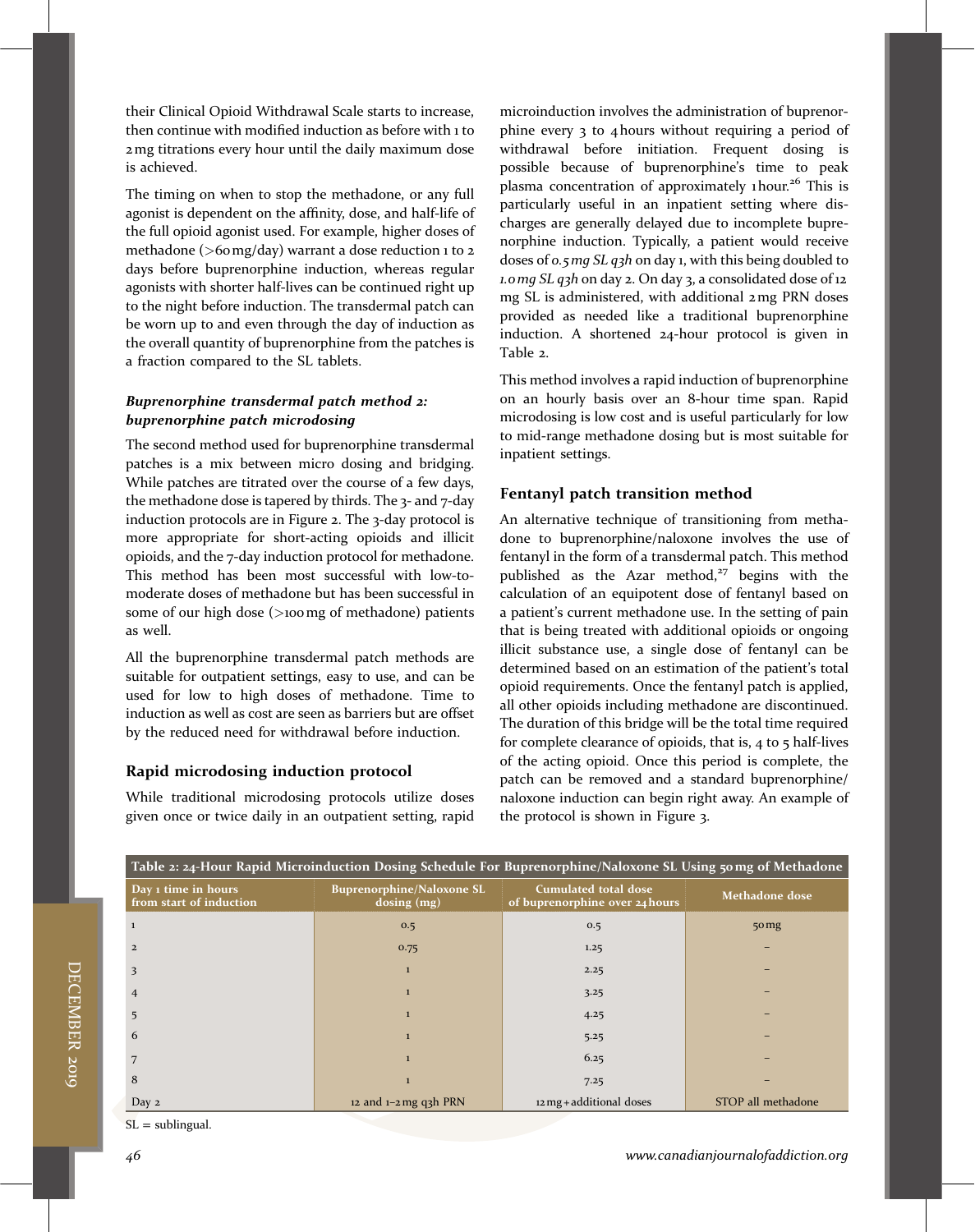

#### Fig. 3.

Fentanyl patch transition method.

The rationale for this approach is based on the similar binding affinities of fentanyl and buprenorphine to the  $\mu$ -opioid receptor.<sup>28</sup> When it is initially introduced, fentanyl begins to occupy  $\mu$ -opioid receptor sites while methadone dissipates. Due to its equal competition for receptor sites, when buprenorphine is administered it does not lead to large shifts in occupancy. Instead, it slowly accumulates at the receptor while fentanyl is metabolized. This prevents precipitation of withdrawal symptoms. One consideration of this protocol is the risk of opioid toxicity which can be avoided by judiciously calculating the starting dose of fentanyl and monitoring the patient during the initial stages. Should respiratory depression or other signs of opioid overdose occur, the transdermal patch can be removed.

The risk of diversion of fentanyl may limit this approach to the inpatient setting only. Other barriers such as cost and risk of precipitated withdrawal should be considered as well. The fentanyl patch method can be used for low to high doses of methadone, and is moderately easy to use, and leads to quick stabilization of the patient.

### The Calgary SROM conversion strategy

SROM is a 24-hour formula of morphine (Kadian) which is a reasonable form of ORT improving treatment retention, quality of life, limit withdrawal symptoms, and decrease opioid cravings.1,29 It comes in a crystalline powder with attached morphine components which are slowly released in a gradual fashion over 24hours. Once released, morphine can function in an active form with typical morphine pharmacokinetics and usual half-life of 4 hours.<sup>30</sup> The goal of



#### Fig. 4.

Calgary SROM conversion strategy.  $SROM =$  slow release oral morphine.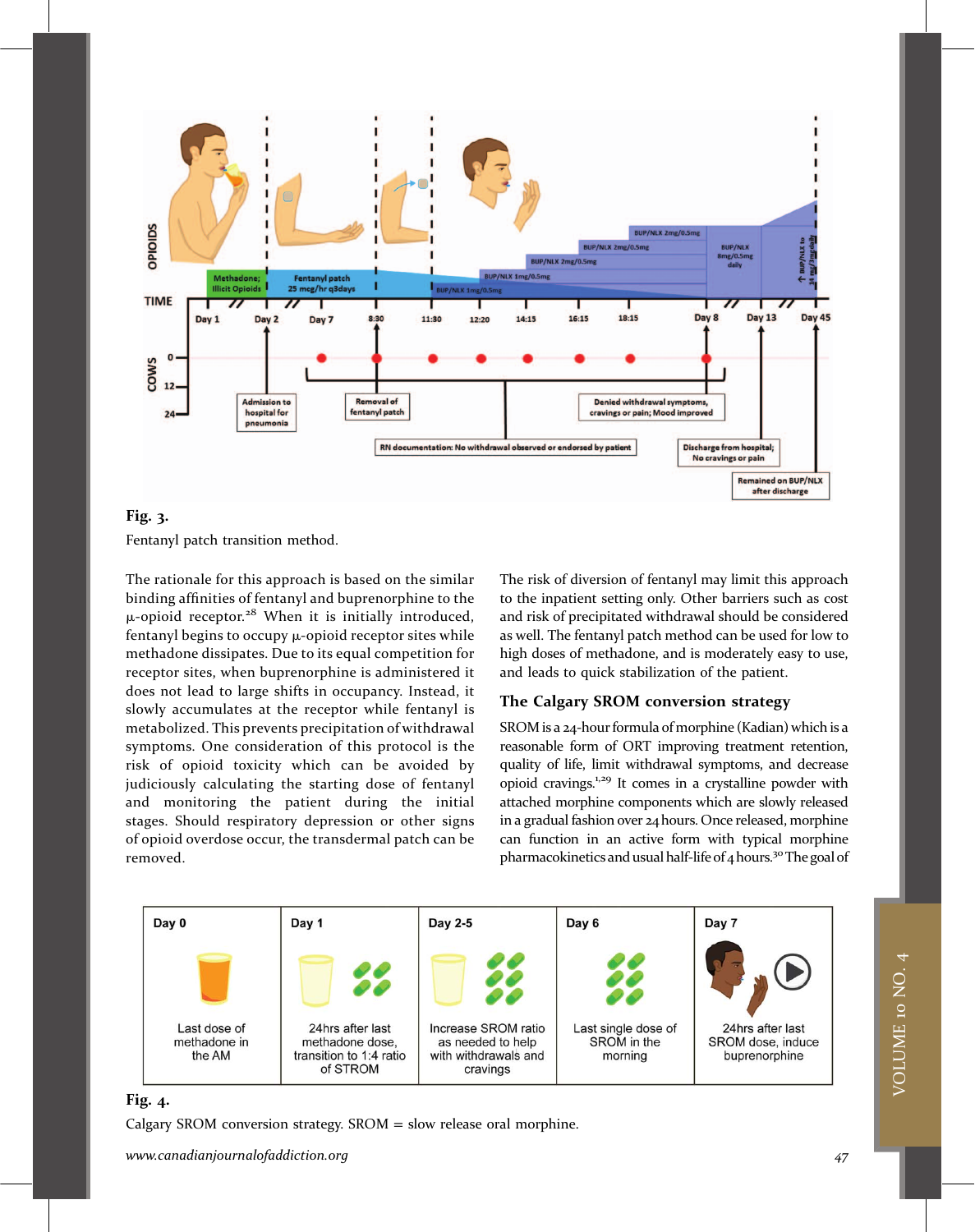SROM transition is to wash out the methadone and replace it with the more predictable full  $\mu$ -agonist morphine, with little withdrawal and risk of relapse.

The Calgary SROM conversion strategy highlights the principle of using SROM as a conversion tool from methadone to buprenorphine/naloxone SL and involves the following steps $3<sup>1</sup>$  (Fig. 4):

- (1) Transfer methadone to SROM starting at a 1:4 ratio of methadone: SROM.
- (2) Up titrate to avoid cravings and withdrawal eventually reaching 1:5 or 1:6 ratios of methadone to SROM.
- (3) Maintain patient on a stable dose of SROM. Wait 1 week for patient to be off of methadone. One can consider switching from SROM to a dose equivalent of regular short-acting morphine right before buprenorphine induction.
- (4) Discontinue SROM and allow the patient to reach reasonable withdrawal to start buprenorphine/naloxone SL which usually is around 24 to 36 hours.
- (5) Perform usual induction method of buprenorphine/ naloxone SL using standard or microinduction techniques.

A technique we use to estimate a potential ceiling dose of SROM from methadone involves the plonk equation to calculate an equivalent morphine dose followed by a 25% dose reduction. $32$  The equation is as follows:

Step 1:

[(Methadone dose in mg-15)  $\times$  15]=equivalent morphine dose

Step 2:

25% Dose reduction of this equivalent morphine dose as an estimate max SROM target dose.

We use this number only as an estimate of how high we can go, but we still begin at a 1:4 conversion and up titrate based on the patient's subjective amount of withdrawal and cravings.

In most cases the initiation of buprenorphine would be a simple home induction. As the morphine formulation is

pharmaceutically designed to be used for 24 hours, the last of the morphine will be released around this time, allowing for more predictability for the prescriber. For individuals that have significant phobia of withdrawal, a conversion from sustained release to immediate release morphine forms can further reduce withdrawal time, although risk of diversion is high. Finally, a microinduction protocol can be added to the rotation to buprenorphine/naloxone, almost eliminating any withdrawal symptoms. The SROM strategy is reasonable for low to high doses of methadone, reasonably easy to use, but can be costly for clients.

### Outpatient-based rapid microdosing with buprenorphine and SROM

This rapid microinduction method, while used more for illicit opioids can be used for low dose methadone as well. This method requires stopping either the opioid on day 1, and starting frequent microdoses of buprenorphine/ naloxone SL and SROM simultaneously (Table 3). The SROM dose remains the same while there is slow titration of the buprenorphine. This method is particularly good for patients using variable and inconsistent daily doses of full agonist opioids in an outpatient setting especially illicit opioids, as it provides some stability to their withdrawal and cravings while up-titrating their buprenorphine/naloxone SL. Its ease of use is moderate, has a reasonably quick time to induction, but can be slightly expensive due to the cost of SROM.

## COMPARISON BETWEEN THE VARIOUS METHODS

A complete comparison between the various methods of buprenorphine initiation can be seen in Table 4. Each method has its own distinct advantages and disadvantages based on transition settings (inpatient vs outpatient), starting dose of methadone  $(<$ 50, 50–100mg, and greater than 100mg), risk of precipitated withdrawal, time to induction, ease of use as well as cost. In addition, some of these methods are better suited for illicit opioids, in comparison to methadone. Of note, especially with the

| Table 3: Rapid Microdosing of Buprenorphine and SROM                                                                                                            |  |  |  |  |  |
|-----------------------------------------------------------------------------------------------------------------------------------------------------------------|--|--|--|--|--|
| Stop methadone or illicit opioid and start 0.5 mg QID of buprenorphine/naloxone and start<br>SROM at 200 mg PO Q daily                                          |  |  |  |  |  |
| 1 mg QID of buprenorphine/naloxone SL and continue SROM dosing                                                                                                  |  |  |  |  |  |
| 2 mg QID of buprenorphine/naloxone SL and continue SROM dosing                                                                                                  |  |  |  |  |  |
| 12 ng DAILY of buprenorphine/naloxone SL + 2 mg PRN q3h Max 16 mg/24 hours and stop SROM<br>Or                                                                  |  |  |  |  |  |
| Start at 16 mg of buprenorphine/naloxone SL and stop SROM                                                                                                       |  |  |  |  |  |
| Consolidate buprenorphine to once a day dosing and up titrate as necessary, i.e., 16 mg Q daily<br>Day $\frac{1}{2}$ and onwards  <br>buprenorphine/naloxone SL |  |  |  |  |  |
|                                                                                                                                                                 |  |  |  |  |  |

 $SL =$  sublingual,  $SROM =$  slow release oral morphine.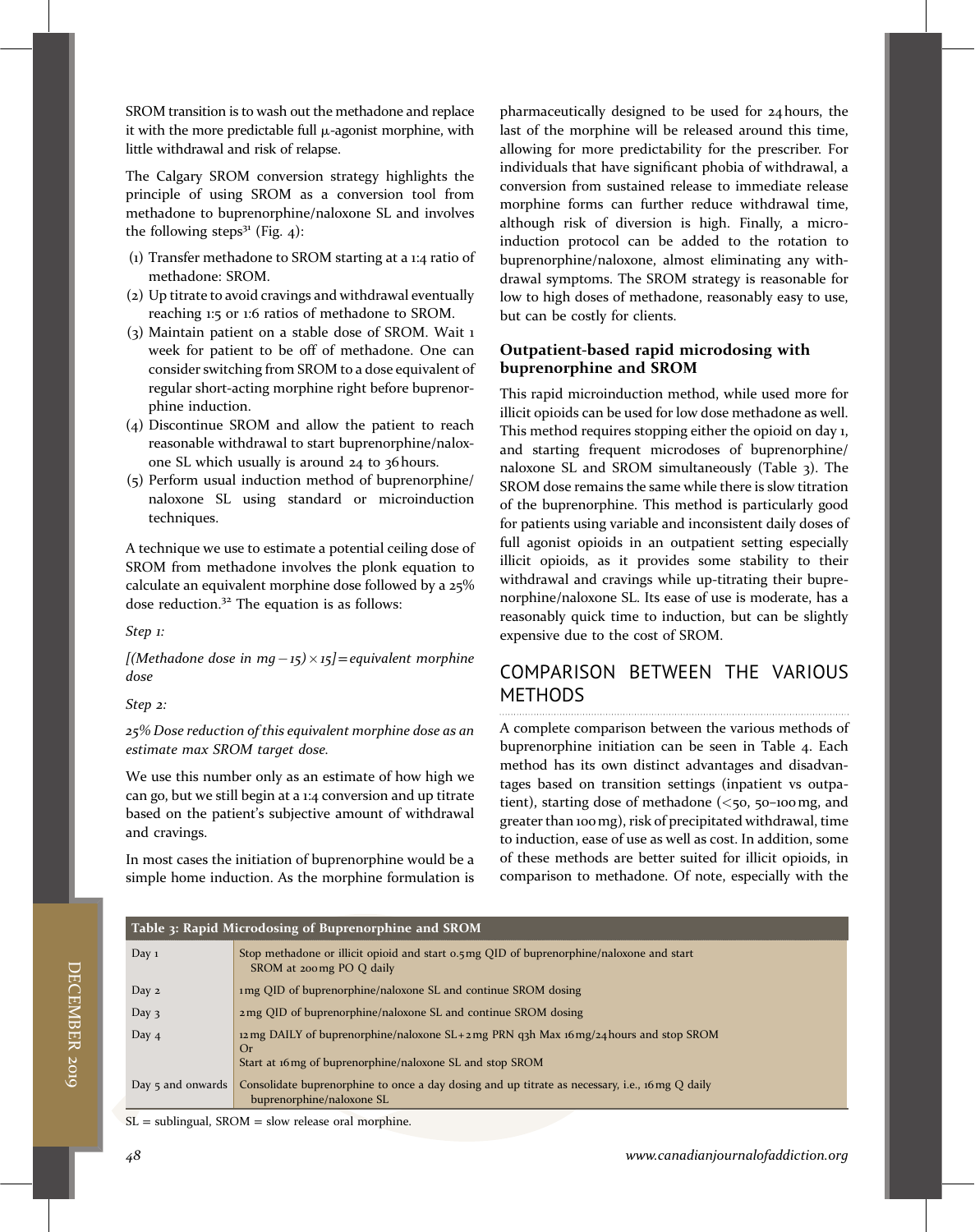| Table 4: Comparison of Various Different Methods of Conversion                                           |                                                                                                                      |                                                                                                                                                     |                                                       |                                  |                                                                                                 |                                                                                                    |                                                    |  |  |  |
|----------------------------------------------------------------------------------------------------------|----------------------------------------------------------------------------------------------------------------------|-----------------------------------------------------------------------------------------------------------------------------------------------------|-------------------------------------------------------|----------------------------------|-------------------------------------------------------------------------------------------------|----------------------------------------------------------------------------------------------------|----------------------------------------------------|--|--|--|
| <b>Variable</b>                                                                                          | <b>Classic induction</b><br>method                                                                                   | <b>Microinduction</b><br>bernese method                                                                                                             | Buprenorphine<br>transdermal<br>patch method          | Rapid microin-<br>duction method | Fentanyl<br>patch<br>method                                                                     | <b>SROM</b> conversion<br>strategy                                                                 | Microdosing with<br>buprenorphine<br>and SROM      |  |  |  |
| Setting of treatment                                                                                     | Outpatient for<br>methadone less<br>than 70 mg.<br>Inpatient setting<br>for methadone<br>doses greater<br>than 70 mg | Outpatient                                                                                                                                          | Outpatient                                            | Inpatient                        | Inpatient                                                                                       | Outpatient                                                                                         | Outpatient                                         |  |  |  |
| Dose of methadone most<br>effective for $\lt$ 50 mg = low,<br>50-100 mg = moderate,<br>$>$ 100 mg = high | Low                                                                                                                  | Low to moderate                                                                                                                                     | Low to high                                           | Low to moderate                  | Low to high                                                                                     | Low to high                                                                                        | Low to moderate                                    |  |  |  |
| Risk of precipitated<br>withdrawal                                                                       | High                                                                                                                 | Low                                                                                                                                                 | Low                                                   | Moderate                         | Moderate                                                                                        | Low to moderate                                                                                    | Low to moderate                                    |  |  |  |
| Time to induction                                                                                        | Typically 24-72<br>hours but<br>sometimes as<br>long as a week                                                       | A few days to a week                                                                                                                                | A few days to<br>weeks                                | Hours                            | Hours to days                                                                                   | 1 Week of SROM<br>then 24 hours<br>wait to start<br>buprenorphine/<br>naloxone SL                  | Days                                               |  |  |  |
| Ease of use                                                                                              | Difficult                                                                                                            | Moderate                                                                                                                                            | Easy                                                  | Moderate                         | Moderate                                                                                        | Moderate                                                                                           | Moderate                                           |  |  |  |
| Need for withdrawal<br>during induction                                                                  | Yes                                                                                                                  | N <sub>o</sub>                                                                                                                                      | N <sub>o</sub>                                        | No                               | N <sub>o</sub>                                                                                  | Yes                                                                                                | No                                                 |  |  |  |
| Cost                                                                                                     | Inexpensive                                                                                                          | Inexpensive                                                                                                                                         | Expensive due to<br>high cost of<br>patches           | Inexpensive                      | <b>Expensive</b> due<br>to cost of<br>fentanyl<br>patches                                       | Expensive due to<br>high cost of<br><b>SROM</b>                                                    | Slightly expensive<br>for 4 days of<br><b>SROM</b> |  |  |  |
| Additional concerns                                                                                      |                                                                                                                      | Dividing tablets into<br>small portions.<br>Missed doses makes<br>it difficult for<br>titration of<br>buprenorphine and<br>tapering of<br>methadone | Risk of diversion<br>with<br>buprenorphine<br>patches |                                  | Risk of<br>diversion of<br>fentanyl<br>patches if<br>patient is<br>not<br>observed<br>carefully | Risk of diversion if<br>short-acting<br>morphine is<br>used during last<br>leg of SROM<br>transfer | Mostly used for<br>illicit opioids                 |  |  |  |

 $SL =$  sublingual, SROM = slow release oral morphine.

microinduction protocols, patients may not require going into withdrawal before the initiation of buprenorphine.

These are not recommendations as would be contained in a guideline, but rather these are based on our group's collective discussion, evaluation, and debated recommendations. We advise that the risks and benefits of each method be discussed with the patient, and the protocol best suited for the patient be utilized.

### LIMITATIONS

Outside of the standard treatment method outlined in the Reasons for transitioning from methadone to buprenorphine section, there is limited evidence to substantiate any of the novel methods described. There are no efficacy trials done, and there is limited data comparing one method to the other. Clinical trials are undeniably required to appropriately and firmly establish these protocols in our armamentarium. Future trials should examine the starting dose of methadone before transfer (low <50 mg, medium  $>$ 50–100mg, or high dose  $>$ 100mg), withdrawal risk, transfer completion rates, the efficacy of the speed of uptitration of buprenorphine, and retention rates.

Lastly, while these methods are focused on transitioning between methadone to buprenorphine, these methods have been utilized for both prescription opioids for pain, and illicit opioids with success. This involves similar mechanisms of management, particularly for microinduction.

### CONCLUSION

The transfer of patients from methadone to buprenorphine/naloxone SL can be a difficult prospect due to the half-life of methadone, as well as other factors including gamma-aminobutyric acid–glutamate imbalance leading to withdrawal symptoms. Transitioning patients to buprenorphine/naloxone SL can benefit patients in multiple ways including less risk of overdose, increased capacity for take-home doses, improved functioning, and better side effect and drug interaction profile to name a few. Many guidelines strongly encourage buprenorphine as first-line treatment. The methods outlined in this paper offer multiple unique ways to transition patients and were established by the expertise of veteran ORT prescribers. Each method has its own unique benefits, as well as limits and challenges, knowledge of which can help with patient and method matching. The evidence supporting these methods, apart from case studies, is limited and require further studies including randomized controlled trials to determine its efficacy. These methods utilize medications in an off-label fashion and should be used with caution.